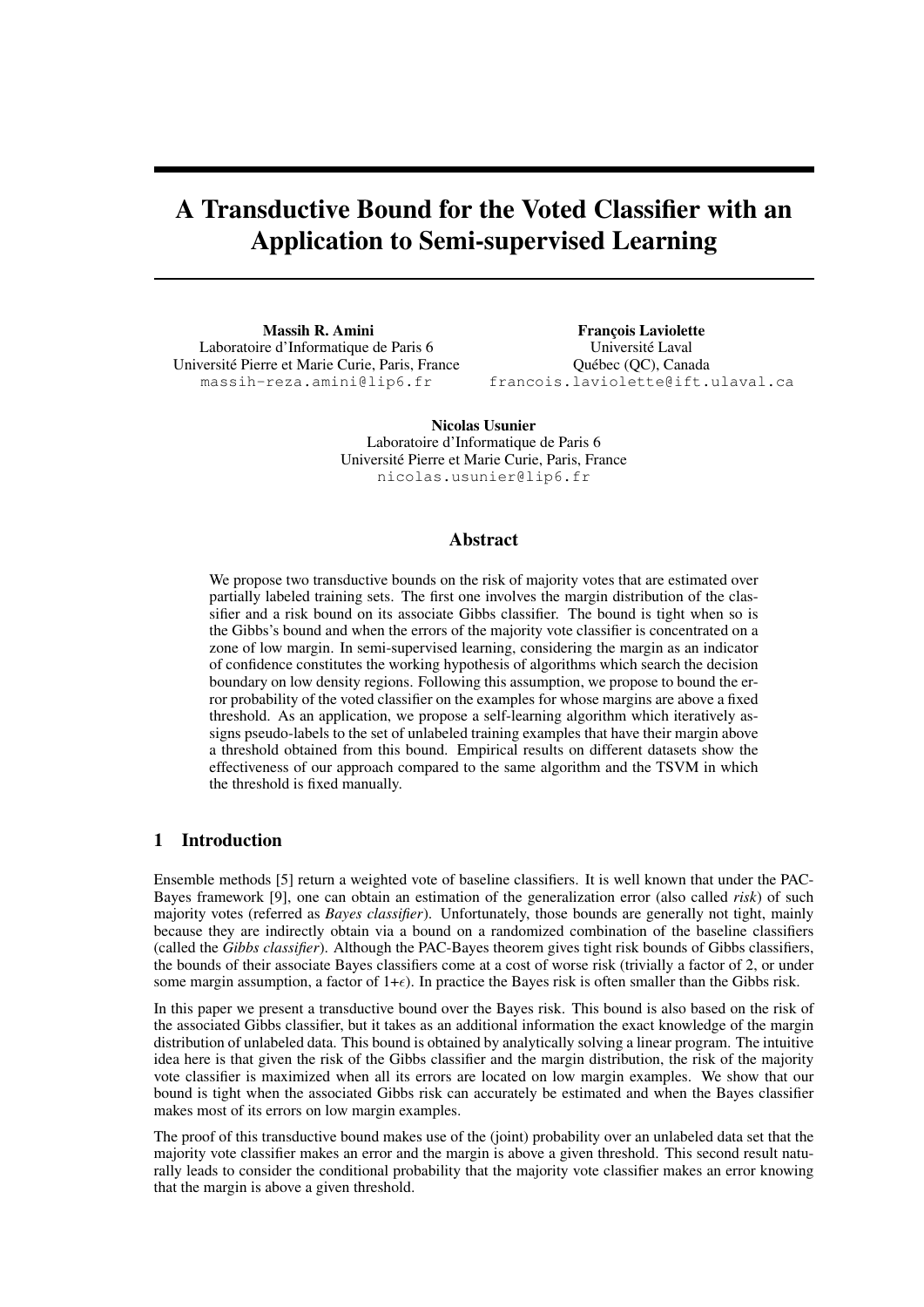This conditional probability is related to the concept that the margin is an *indicator of confidence* which is recurrent in semi-supervised self-learning algorithms [3,6,10,11,12]. These methods first train a classifier on the labeled training examples. The classifier outputs serve then to assign pseudo-class labels to unlabeled data having margin above a given threshold. The supervised method is retrained using the initial labeled set and its previous predictions on unlabeled data as additional labeled examples. Practical algorithms almost fix the margin threshold manually.

In the second part of the paper, we propose to find this margin threshold by minimizing the bound on the conditional probability. Empirical results on different datasets show the effectiveness of our approach compared to TSVM [7] and the same algorithm but with a manually fixed threshold as in [11]

In the remainder of the paper, we present, in section 2, our transductive bounds and show their outcomes in terms of sufficient conditions under which unlabeled data may be of help in the learning process and a linear programming method to estimate these bounds. In section 4, we present experimental results obtained with a self-learning algorithm on different datasets in which we use the bound presented in section 2.2 for choosing the threshold which serve in the label assignment step of the algorithm. Finally, in section 5 we discuss the outcomes of this study and give some pointers to further research.

## 2 Transductive Bounds on the Risk of the Voted Classifier

We are interested in the study of binary classification problems where the input space  $\mathcal X$  is a subset of  $\mathbb R^d$ and the output space is  $\mathcal{Y} = \{-1, +1\}$ . We furthermore suppose that the training set is composed of a *labeled set*  $Z_\ell = ((\mathbf{x}_i, y_i))_{i=1}^l \in \mathcal{Z}^l$  and an *unlabeled set*  $X_{\mathcal{U}} = (\mathbf{x}'_i)_{i=l+1}^{l+u} \in \mathcal{X}^u$ , where  $\mathcal{Z}$  represents the set of  $X \times Y$ . We suppose that each pair  $(x, y) \in Z_\ell$  is drawn i.i.d. with respect to a fixed, but unknown, probability distribution D over  $\mathcal{X} \times \mathcal{Y}$  and we denote the marginal distribution over  $\mathcal{X}$  by  $\mathcal{D}_{\mathcal{X}}$ .

To simplify the notation and the proofs, we restrict ourselves to the deterministic labeling case, that is, for each  $x^i \in X_{\mathcal{U}}$ , there is exactly one possible label that we will denote by  $y'^{1}$ .

In this study, we consider learning algorithms that work in a fixed hypothesis space  $H$  of binary classifiers (defined without reference to the training data). After observing the training set  $S = Z_{\ell} \cup X_{\mathcal{U}}$ , the task of the learner is to choose a *posterior* distribution  $Q$  over  $H$  such that the  $Q$ -weighted majority vote classifier  $B_Q$  (also called the *Bayes* classifier) will have the smallest possible risk on examples of  $X_U$ . Recall that the Bayes classifier is defined by

$$
B_Q(\mathbf{x}) = \text{sgn}\left[\mathbb{E}_{h \sim Q} h(\mathbf{x})\right] \qquad \forall \mathbf{x} \in \mathcal{X}.
$$
 (1)

where, sgn(x)=+1 if the real number  $x > 0$  and -1 otherwise. We further denote by  $G_Q$  the associated *Gibbs* classifier which for classifying any example  $x \in \mathcal{X}$  chooses randomly a classifier h according to the distribution  $Q$ . We accordingly define the *transductive* risk of  $G_Q$  over an unlabeled set by:

$$
R_u(G_Q) \stackrel{\text{def}}{=} \frac{1}{u} \sum_{\mathbf{x}' \in X_{\mathcal{U}}} \mathbb{E}_{h \sim Q} [\![ h(\mathbf{x}') \neq y' ]\!] \tag{2}
$$

Where,  $[\![\pi]\!] = 1$  if predicate  $\pi$  holds and 0 otherwise, and for every unlabeled example  $x' \in X_{\mathcal{U}}$  we refer to  $y'$  as its true *unknown* class label. In section 2.1 we show that if we consider the margin as an indicator of confidence and that we dispose a tight upper bound  $R_u^{\delta}(G_Q)$  of the risk of  $G_Q$  which holds with probability 1 –  $\delta$  over the random choice of  $Z_\ell$  and  $X_\mathcal{U}$  (for example using Theorem 17 or 18 of Derbelo *et al.* [4]), we are then able to accurately bound the *transductive* risk of the Bayes classifier:

$$
R_u(B_Q) \stackrel{\text{def}}{=} \frac{1}{u} \sum_{\mathbf{x}' \in X_{\mathcal{U}}} [B_Q(\mathbf{x}') \neq y'] \tag{3}
$$

This result follows from a bound on the joint Bayes risk:

$$
R_{u \wedge \theta}(B_Q) \stackrel{\text{def}}{=} \frac{1}{u} \sum_{\mathbf{x}' \in X_{\mathcal{U}}} [B_Q(\mathbf{x}') \neq y' \wedge m_Q(\mathbf{x}') > \theta]
$$
\n<sup>(4)</sup>

Where  $m_Q(\cdot) = |\mathbb{E}_{h \sim Q} h(\cdot)|$  denotes the unsigned margin function. One of the practical issues that arises from this result is the possibility to define a threshold  $\theta$  for which the bound is optimal and that we use in a self-learning algorithm by iteratively assigning pseudo-labels to unlabeled examples having margin above this threshold. We finally denote by  $E_u z$  the expectation of a random variable z with respect to the *uniform distribution* over  $X_{\mathcal{U}}$  and for notation convenience we equivalently define  $P_u$  the uniform probability distribution over  $X_{\mathcal{U}}$  i.e. For any subset  $A, P(A) = \frac{1}{u} \text{card}(\hat{A})$ .

<sup>&</sup>lt;sup>1</sup>The proofs can be inferred to the more general *noisy* case, but one has to replace the summation  $\sum_{x' \in X_{\mathcal{U}}}$  by  $\sum_{(\mathbf{x}',y') \in X_{\mathcal{U}} \times \{-1,+1\}} P_{(\mathbf{x}',y') \sim \mathcal{D}}(y'|\mathbf{x}')$  in the definitions of equations (3) and (4).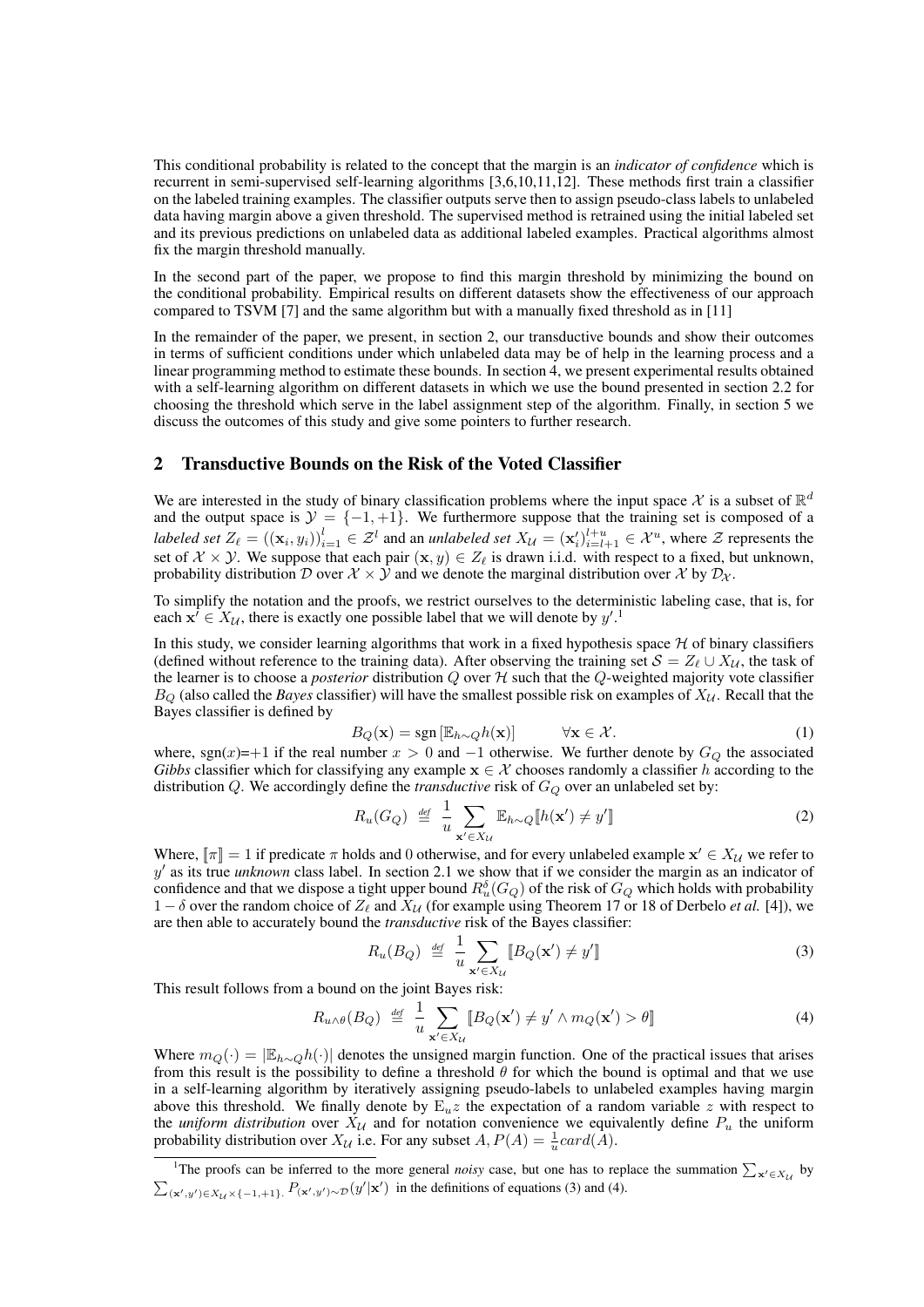## 2.1 Main Result

Our main result is the following theorem which provides two bounds on the transductive risks of the Bayes classifier (3) and the joint Bayes risk (4).

**Theorem 1** *Suppose that*  $B_Q$  *is as in* (1)*. Then for all*  $Q$  *and all*  $\delta \in (0,1]$  *with probability at least*  $1 - \delta$ *:* 

$$
R_u(B_Q) \le \inf_{\gamma \in (0,1]} \left\{ P_u(m_Q(\mathbf{x}') < \gamma) + \frac{1}{\gamma} \left[ K_u^{\delta}(Q) - M_Q^{\langle\gamma\rangle}(\gamma) \right]_+ \right\} \tag{5}
$$

 $W$ *here*  $K_u^{\delta}(Q) = R_u^{\delta}(G_Q) + \frac{1}{2} \left( \mathbb{E}_u m_Q(\mathbf{x}') - 1 \right)$ ,  $M_Q^{\preceq}(t) = \mathbb{E}_u m_Q(\mathbf{x}') [m_Q(\mathbf{x}') \lhd t]$  *for*  $\triangleleft$  *being*  $\lt$  *or*  $\leq$ *and*  $\lfloor . \rfloor_+$  *denotes the positive part (i.e.*  $\lfloor x \rfloor_+ = \lbrack\! \lbrack x > 0 \rbrack\! \rbrack x)$ *.* 

*More generally, with probability at least*  $1 - \delta$ *, for all*  $Q$  *and all*  $\theta \geq 0$ *:* 

$$
R_{u\wedge\theta}(B_Q) \le \inf_{\gamma \in (\theta,1]} \left\{ P_u(\theta < m_Q(\mathbf{x}') < \gamma) + \frac{1}{\gamma} \left[ K_u^\delta(Q) + M_Q^\le(\theta) - M_Q^\le(\gamma) \right]_+ \right\} \tag{6}
$$

In section 2.2 we will prove that the bound (5) simply follows from (6). In order to better understand the former bound on the risk of the Bayes classifier, denote by  $F_u^{\delta}(Q)$  the right hand side of equation (5):

$$
F_u^{\delta}(Q) \stackrel{\text{def}}{=} \inf_{\gamma \in (0,1]} \left\{ P_u(m_Q(\mathbf{x}') < \gamma) + \frac{1}{\gamma} \left[ K_u^{\delta}(Q) - M_Q^{\prec}(\gamma) \right]_+ \right\}
$$

and consider the following special case where the classifier makes *most* of its errors on unlabeled examples with low margin. Proposition 2, together with the explanations that follow, makes this idea clearer.

**Proposition 2** Assume that  $\forall x \in X_{\mathcal{U}}, m_Q(x) > 0$  and that  $\exists C \in (0,1]$  such that  $\forall \gamma > 0$ :

$$
P_u(B_Q(\mathbf{x}') \neq y' \land m_Q(\mathbf{x}') = \gamma) \neq 0 \Rightarrow P_u(B_Q(\mathbf{x}') \neq y' \land m_Q(\mathbf{x}') < \gamma) \geq C \cdot P_u(m_Q(\mathbf{x}') < \gamma)
$$

*Then, with probability at least*  $1 - \delta$ *:* 

$$
F_u^{\delta}(Q) - R_u(B_Q) \le \frac{1 - C}{C} R_u(B_Q) + \frac{R_u^{\delta}(G_Q) - R_u(G_Q)}{\gamma^*}
$$
(7)

*Where*  $\gamma^* = \sup \{ \gamma | P_u (B_Q(\mathbf{x}') \neq y' \land m_Q(\mathbf{x}') = \gamma) \neq 0 \}$ 

Now, suppose that the margin is an indicator of confidence. Then, a Bayes classifier that makes its error mostly on low margin regions will admit a coefficient  $C$  in inequality (7) close to 1 and the bound of (5) becomes tight (provided we have an accurate upper bound  $R_u^{\delta}(G_Q)$ ). In the next section we provide proofs of all the statements above and show in lemma 4 a simple way to compute the best margin threshold for which the general bound on the joint Bayes risk is the lowest.

#### 2.2 Proofs

All our proofs are based on the relationship between  $R_u(G_Q)$  and  $R_u(B_Q)$  and the following lemma:

**Lemma 3** Let  $(\gamma_1,..,\gamma_N)$  be the ordered sequence of the different strictly positive values of the margin on  $X_{\mathcal{U}}$ , that is  $\{\gamma_i, i = 1..N\} = \{m_Q(\mathbf{x}')|\mathbf{x}' \in X_{\mathcal{U}} \wedge m_Q(\mathbf{x}') > 0\}$  and  $\forall i \in \{1, ..., N-1\}, \gamma_i < \gamma_{i+1}$ . *Denote moreover*  $b_i = P_u(B_Q(\mathbf{x}') \neq y' \wedge m_Q(\mathbf{x}') = \gamma_i$  *for*  $i \in \{1, \ldots, N\}$ *. Then,* 

$$
R_u(G_Q) = \sum_{i=1}^{N} b_i \gamma_i + \frac{1}{2} (1 - \mathcal{E}_u m_Q(\mathbf{x}')) \tag{8}
$$

$$
\forall \theta \in [0, 1], R_{u \wedge \theta}(B_Q) = \sum_{i=k+1}^{N} b_i \text{ with } k = \max\{i | \gamma_i \le \theta\}
$$
 (9)

**Proof** Equation (9) follows the definition  $R_{u\wedge\theta}(B_Q) = P_u (B_Q(\mathbf{x}') \neq y' \wedge m_Q(\mathbf{x}') > \theta)$ .

Equation (8) is obtained from the definition of the margin  $m_Q$  which writes as

$$
\forall \mathbf{x}' \in X_{\mathcal{U}}, m_Q(\mathbf{x}') = |E_{h \sim Q}[h(\mathbf{x}') = 1] - E_{h \sim Q}[h(\mathbf{x}') = -1]| = |1 - 2E_{h \sim Q}[h(\mathbf{x}') \neq y']|
$$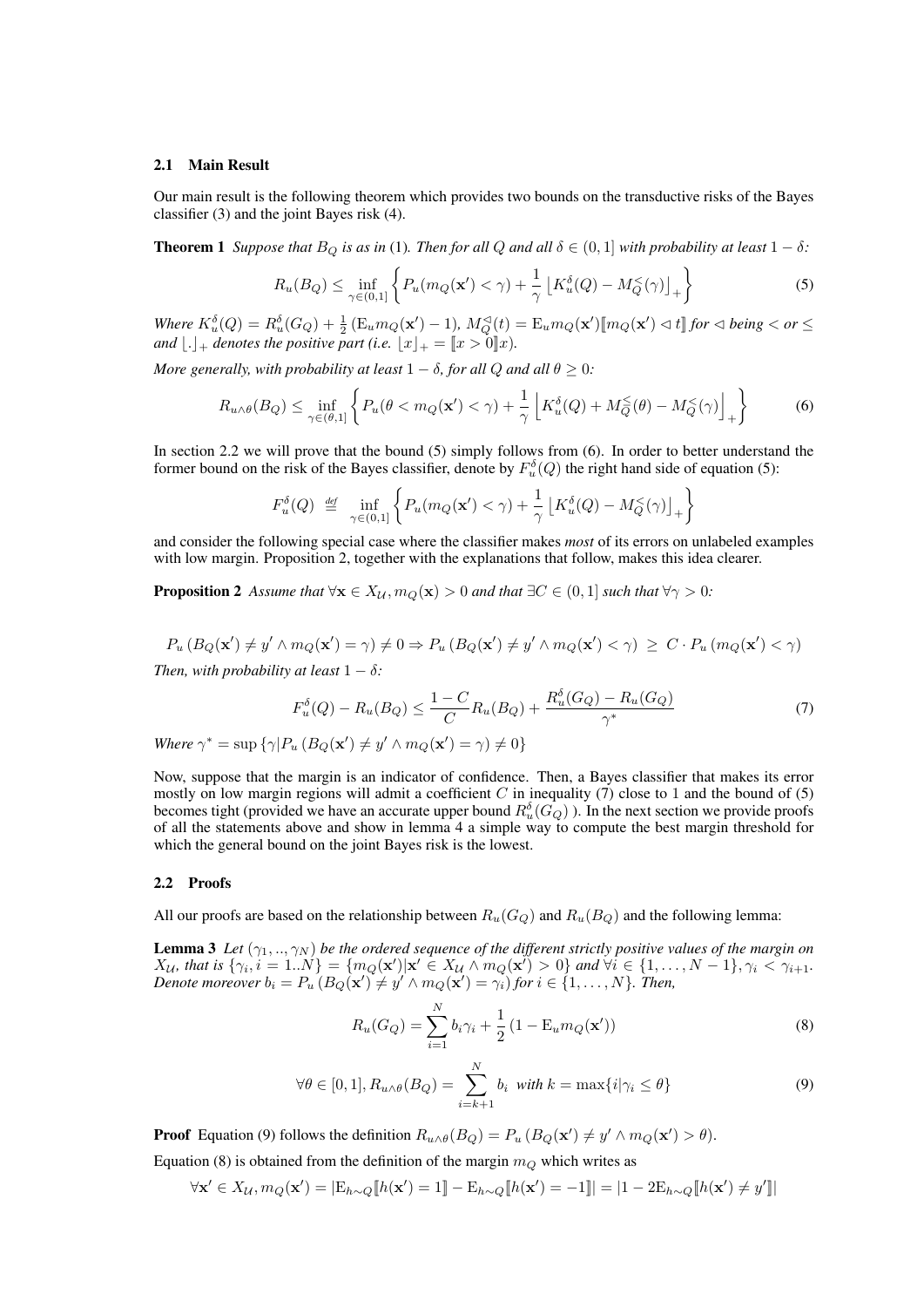By noticing that for all  $\mathbf{x}' \in X_{\mathcal{U}}$  the condition  $E_{h \sim Q} [h(\mathbf{x}') \neq y'] > \frac{1}{2}$  is equivalent to the statement  $y' \mathbb{E}_{h \sim Q} h(\mathbf{x}') < 0$  or  $B_Q(\mathbf{x}') \neq y'$ , we can rewrite  $m_Q$  without absolute values and hence get:

$$
\mathbf{E}_{h \sim Q} \llbracket h(\mathbf{x}') \neq y' \rrbracket = \frac{1}{2} (1 + m_Q(\mathbf{x}')) \llbracket B_Q(\mathbf{x}') \neq y' \rrbracket + \frac{1}{2} (1 - m_Q(\mathbf{x}')) \llbracket B_Q(\mathbf{x}') = y' \rrbracket \tag{10}
$$

Finally equation (8) yields by taking the mean over  $x' \in X_{\mathcal{U}}$  and by reorganizing the equation using the notations of  $b_i$  and  $\gamma_i$ . Recall that the values the x' for which  $m_Q(\mathbf{x}') = 0$  counts for 0 in the sum that defined the Gibbs risk (see equation 2 and the definition of  $m_Q$ ).  $\Box$ 

**Proof of Theorem 1** First, we notice that equation (5) follows equation (6) from the fact that  $M_Q^{\leq}(0) = 0$ and the following inequality:

$$
R_u(B_Q) = R_{u \wedge 0}(B_Q) + P_u(B_Q(\mathbf{x}') \neq y' \wedge m_Q(\mathbf{x}') = 0) \leq R_{u \wedge 0}(B_Q) + P_u(m_Q(\mathbf{x}') = 0)
$$

For proving equation (6), we know from lemma 3 that for a fix  $\theta \in [0,1]$  there exist  $(b_1, \ldots, b_N)$  such that  $0 \le b_i \le \tilde{P}_u \left( m_Q(\mathbf{x}') = \gamma_i \right)$  and which satisfy equations (8) and (9).

Let  $k = \max\{i \mid \gamma_i \le \theta\}$ , assuming now that we can obtain an upper bound  $R_u^{\delta}(G_Q)$  of  $R_u(G_Q)$  which holds with probability  $1 - \delta$  over the random choices of  $Z_\ell$  and  $X_\mathcal{U}$ , from the definition (4) of  $R_{u \wedge \theta}(B_Q)$ with probability  $1 - \delta$  we have then

$$
R_{u \wedge \theta}(B_Q) \le \max_{b_1, \dots, b_N} \sum_{i=k+1}^N b_i \text{ u.c. } \forall i, 0 \le b_i \le P_u \left( m_Q(\mathbf{x}') = \gamma_i \right) \text{ and } \sum_{i=1}^N b_i \gamma_i \le K_u^{\delta}(Q) \tag{11}
$$

Where  $K_u^{\delta}(Q) = R_u^{\delta}(G_Q) - \frac{1}{2}(1 - \mathbb{E}_u m_Q(\mathbf{x}'))$ . It turns out that the right hand side in equation (11) is the solution of a linear program that can be solved analytically and which is attained for:

$$
b_{i} = \begin{cases} 0 & \text{if } i \leq k, \\ \min\left(P_{u}\left(m_{Q}(\mathbf{x}') = \gamma_{i}\right), \left\lfloor \frac{K_{u}^{\delta}(Q) - \sum_{k < j < i} \gamma_{j} P_{u}\left(m_{Q}(\mathbf{x}') = \gamma_{j}\right)}{\gamma_{i}}\right\rfloor_{+}\right) & \text{elsewhere.} \end{cases} \tag{12}
$$

For clarity, we defer the proof of equation (12) to lemma 4, and continue the proof of equation (6).

Using the notations defined in Theorem 1, we rewrite  $\sum_{k \le j \le i} \gamma_j P_u (m_Q(\mathbf{x}') = \gamma_j)$  as  $M_Q^{\le}(\gamma_i) - M_Q^{\le}(\theta)$ . We further define  $I = \max\left\{i|K_u^\delta(Q) + M_Q^{\leq}(\theta) - M_Q^<(\gamma_i) > 0\right\}$  which implies  $\sum_{i=k+1}^N b_i = \sum_{i=k+1}^I b_i$ from equations (11) and (12) with  $b_I = \frac{K_u^{\delta}(Q) + M_Q^{\leq}(\theta) - M_Q^{\leq}(\gamma_I)}{\gamma_I}$  $\frac{Q^{(0)}-MQ(11)}{\gamma_1}$ . From this inequality we hence obtain a bound on  $R_{u \wedge \theta}(B_Q)$ :

$$
R_{u \wedge \theta}(B_Q) \le P_u \left(\theta < m_Q(\mathbf{x}') < \gamma_I\right) + \frac{K_u^{\delta}(Q) + M_Q^{\leq}(\theta) - M_Q^{\leq}(\gamma_I)}{\gamma_I} \tag{13}
$$

The proof of the second point in theorem 1 is just a rewriting of this result as from the definition of  $\gamma_I$ , for any  $\gamma > \gamma_I$ , the right-hand side of equation (6) is equal to  $P_u$  ( $m_Q(\mathbf{x}') < \gamma$ ), which is greater than the right-hand side of equation (13). Moreover, for  $\gamma < \gamma_I$ , we notice that  $\gamma \mapsto P_u \left( m_Q(\mathbf{x}') < \gamma \right) + \frac{K_u^{\delta}(Q) + M_Q^{\leq}(\theta) - M_Q^{\leq}(\gamma)}{\gamma}$ γ decreases.  $\square$ 

**Lemma 4 (equation** (12)) Let  $g_i$ ,  $i = 1...N$  be such that  $0 < g_i < g_{i+1}$ ,  $p_i \ge 0$ ,  $i = 1...N$ ,  $B \ge 0$  and  $k \in \{1, \ldots, N\}$ . Then, the optimal value of the linear program:

$$
\max_{q_1, ..., q_N} \sum_{i=k+1}^N q_i \quad u.c. \; \forall i, 0 \le q_i \le p_i \; and \; \sum_{i=1}^N q_i g_i \le B \tag{14}
$$

*is attained for*  $q^*$  *defined by:*  $\forall i \leq k : q_i^* = 0$  *and*  $\forall i > k$ ,  $q_i^* = \min\left(p_i, \lfloor \frac{B - \sum_{j < i} q_j^* g_j}{q_i}\right)$  $\frac{j < i}{g_i} \frac{q_j^* g_j}{g_i} \rfloor + \bigg)$ 

**Proof** Define  $\mathcal{O} = \{0\}^k \times \prod_{i=k+1}^N [0, p_i]$ . We will show that problem (14) has a unique optimal solution in  $\mathcal{O}$ , and that this solution is  $q^*$ . In the rest of the proof, we denote  $F(q) = \sum_{i=k+1}^{N} q_i$ .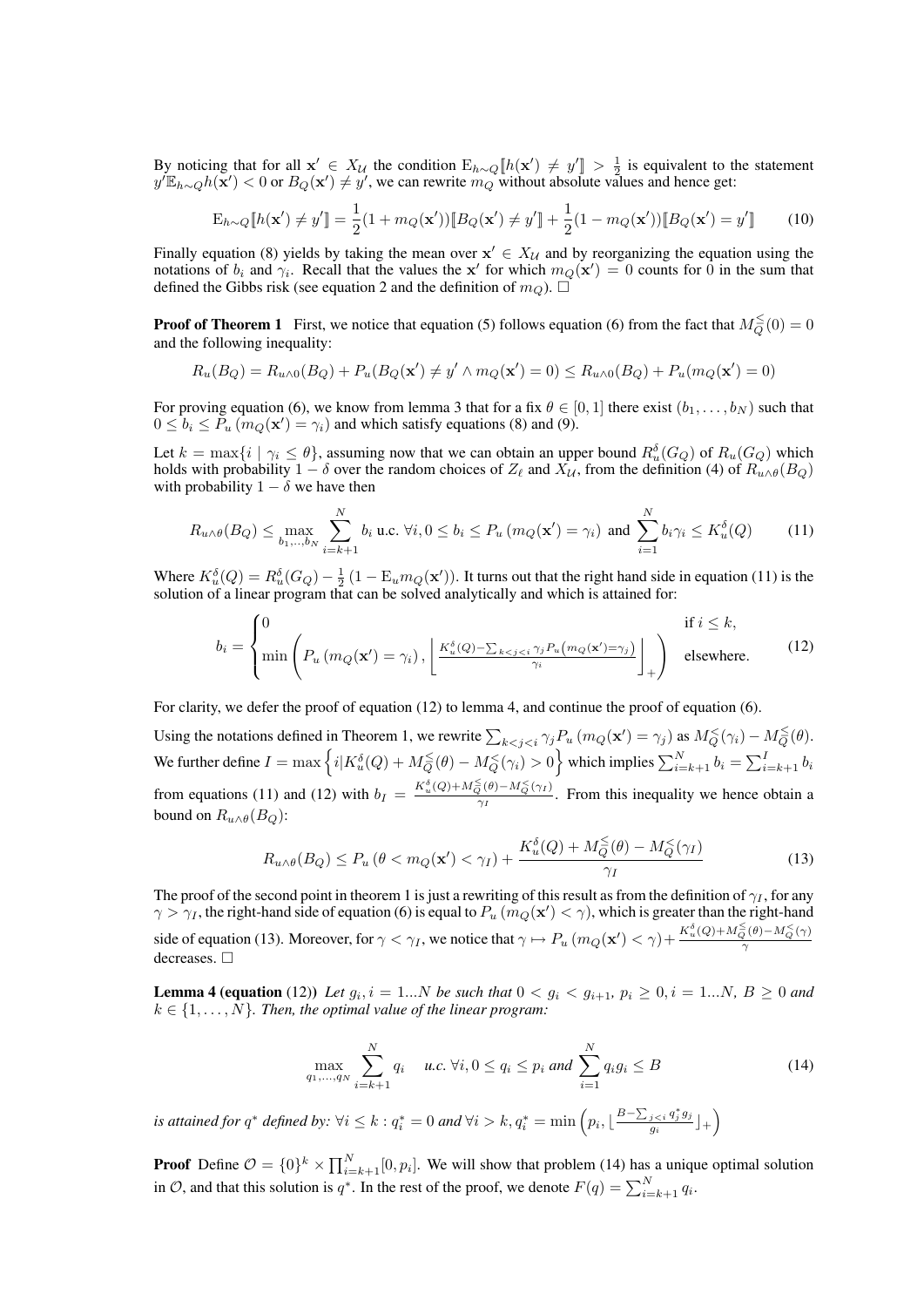First, the problem is convex, feasible (take  $\forall i, q_i = 0$ ) and bounded. Therefore there is an optimal solution  $q^{opt} \in \prod_{i=1}^{N} [0, p_i]$ . Define  $q^{opt, \mathcal{O}}$  by  $q_i^{opt, \mathcal{O}} = q_i^{opt}$  if  $i > k$  and  $q_i^{opt, \mathcal{O}} = 0$  otherwise. Then,  $q^{opt, \mathcal{O}} \in \mathcal{O}$ , it is clearly feasible, and  $F(q^{opt}, \mathcal{O}) = F(q^{opt})$ . Therefore, there is an optimal solution in  $\mathcal{O}$ .

Now, for  $(q, q') \in \mathbb{R}^N \times \mathbb{R}^N$ , define  $\mathbb{I}(q, q') = \{i | q_i > q'_i\}$ , and consider the lexicographic order  $\succeq$ :

$$
\forall (q,q') \in \mathbb{R}^N \times \mathbb{R}^N, q \succeq q' \Leftrightarrow \mathbb{I}(q',q) = \emptyset \text{ or } (\mathbb{I}(q,q') \neq \emptyset \text{ and } \min \mathbb{I}(q,q') < \min \mathbb{I}(q',q))
$$

The crucial point is that  $q^*$  is the greatest feasible solution in  $\mathcal O$  for  $\succeq$ . Indeed, notice first that  $q^*$  is necessarily feasible and  $\sum_{i=1}^{N} q_i^* = B$ . To see this result let M be the set  $\{i > k | : q_i^* < p_i\}$ , we then have two possibilities to consider. (*a*)  $M = \emptyset$ . In this case  $q^*$  is simply the maximal element for  $\succeq$  in  $\mathcal{O}$ . *(b)*  $\mathcal{M} \neq \emptyset$ . In this case, let  $K = \min\{i > k | q_i^* < p_i \}$  and  $M = \mathbb{I}(q, q^*)$ .

We claim that there are no feasible  $q \in \mathbb{R}^N$  such that  $q \succ q^*$ . By way of contradiction, suppose such a q exists. Then, if  $M \leq k$ , we have  $q_M > 0$ , and therefore q is not in  $\mathcal{O}$ ; if  $k < M < K$ , we have  $q_M > p_M$ , which yields the same result; and finally, if  $M \geq K$ , we have  $\sum_{i=1}^{N} q_i > \sum_{i=1}^{N} q_i^* = B$ , and q is not feasible.

We now show that if  $q \in \mathcal{O}$  is feasible and  $q^* \succ q$ , then q is not optimal (which is equivalent to show that *an optimal solution in*  $\mathcal O$  *must be the greatest feasible solution for*  $\succ$ ).

Let  $q \in \mathcal{O}$  be a feasible solution such that  $q^* \succ q$ . Since  $q \succ q^*$ ,  $\mathbb{I}(q^*, q)$  is not empty. If  $\mathbb{I}(q, q^*) = \emptyset$ , we have  $F(q^*) > F(q)$ , and therefore q is not optimal. We now treat the case where  $\mathbb{I}(q, q^*) \neq \emptyset$ .

Let  $K = \min \mathbb{I}(q^*, q)$  and  $M = \min \mathbb{I}(q, q^*)$ . We have  $q_M > 0$  by definition, and  $K < M$  because  $q^* > q$ and  $q \in \mathcal{O}$ . Let  $\lambda = \min\left(q_M, \frac{g_M}{g_K}(p_K - q_K)\right)$  and define  $q'$  by:

$$
q'_i = q_i
$$
 if  $i \notin \{K, M\}$ ,  $q'_K = q_K + \frac{g_M}{g_K}\lambda$  and  $q'_M = q_M - \lambda$ .

We can see that q' is feasible by the definition of  $\lambda$ , that it satisfies the box constraints, and  $\sum_i q'_i$ <br>  $\sum_i q_i g_i + \frac{g_M}{g} \lambda * g_K - \lambda * g_M = \sum_i q_i g_i \leq B$ . Moreover  $F(q') = F(q) + \lambda(\frac{g_M}{g} - 1) > F(q)$  $g_i =$  $i_q q_i g_i + \frac{g_M}{g_K} \lambda * g_K - \lambda * g_M = \sum_i q_i g_i \leq B$ . Moreover  $F(q') = F(q) + \lambda(\frac{g_M}{g_K} - 1) > \overline{F}(q)$  since  $g_K < g_M$  and  $\lambda > 0$ . Thus, q is not optimal.

In summary, we have shown that there is an optimal solution in  $\mathcal{O}$ , and that a feasible solution in  $\mathcal{O}$  must be the greatest feasible solution for the lexicographic order in  $O$  to be optimal and which is  $q^*$ .  $\Box$ 

Proof of Proposition 2 First let us claim that

$$
R_u(B_Q) \ge P_u(B_Q(\mathbf{x}') \neq y' \land m_Q(\mathbf{x}') < \gamma^*) + \frac{1}{\gamma^*} \left[ K_u(Q) - M_Q^{\langle \gamma^* \rangle} \right]_+ \tag{15}
$$

where  $\gamma^* = \sup \{ \gamma | P_u (B_Q(\mathbf{x}') \neq y' \wedge m_Q(\mathbf{x}') = \gamma) \neq 0 \}$  and  $K_u(Q) = R_u(G_Q) + \frac{1}{2} (E_u m_Q(\mathbf{x}') - 1)$ . Indeed, assume for now that equation (15) is true. Then, by assumption we have:

$$
R_u(B_Q) \geq C \cdot P_u \left( m_Q(\mathbf{x}') < \gamma^* \right) + \frac{1}{\gamma^*} \left[ K_u(Q) - M_Q^{\langle \gamma^* \rangle} \right]_+ \tag{16}
$$

Since  $F_u^{\delta}(Q) \le P_u \left( m_Q(\mathbf{x}') \langle \gamma^* \rangle + \frac{1}{\gamma^*} \left| K_u^{\delta}(Q) - M_Q^{\langle}(\gamma^*) \right| \right)$ , with probability at least  $1 - \delta$  we obtain:

$$
F_u^{\delta}(Q) - R_u(B_Q) \le (1 - C)P_u \left( m_Q(\mathbf{x}') < \gamma^* \right) + \frac{R_u^{\delta}(G_Q) - R_u(G_Q)}{\gamma^*} \tag{17}
$$

This is due to the fact that  $\lfloor K_u^{\delta}(Q) - M_Q^{\leq}(\gamma^*) \rfloor_+ - \lfloor K_u(Q) - M_Q^{\leq}(\gamma^*) \rfloor_+ \leq R_u^{\delta}(G_Q) - R_u(G_Q)$  when  $R_u^{\delta}(G_Q) \ge R_u(G_Q)$ . Taking once again equation (16), we have  $P_u(m_Q(\mathbf{x}') < \gamma^*) \le \frac{1}{C}R_u(B_Q)$ . Plugging back this result in equation (17) yields Proposition 2.

Now, let us prove the claim (equation (15)). Since  $\forall x' \in X_{\mathcal{U}}, m_Q(x') > 0$ , we have  $R_u(B_Q) = R_{u \wedge 0}(B_Q)$ . Using the notations of lemma 3, denote K the index such that  $\gamma_K = \gamma^*$ . Then, it follows from equation (8) of lemma 3 that  $R_u(G_Q) = \sum_{i=1}^K b_i \gamma_i + \frac{1}{2} (1 - \mathbb{E}_u m_Q(\mathbf{x}'))$ . Solving for  $b_K$  in this equality yields  $b_K =$  $\frac{K_u(Q) - \sum_{i=1}^{K-1} b_i \gamma_i}{\gamma_K}$  and we therefore have  $b_K \geq \frac{1}{\gamma_K} [K_u(Q) - M_Q^{\lt}(\gamma^*)]_+$  since  $b_K \geq 0$  and  $\forall i, b_i \leq$  $P_u(m_Q(\mathbf{x}') = \gamma_i)$ . Finally, from equation (9), we have  $R_u(B_Q) = \sum_{i=1}^K b_i$ , which implies equation (15) by using the lower bound on  $b_K$  and the fact that  $\sum_{i=1}^{K-1} b_i = P_u (B_Q(\mathbf{x}') \neq y' \wedge m_Q(\mathbf{x}') < \gamma^*$ .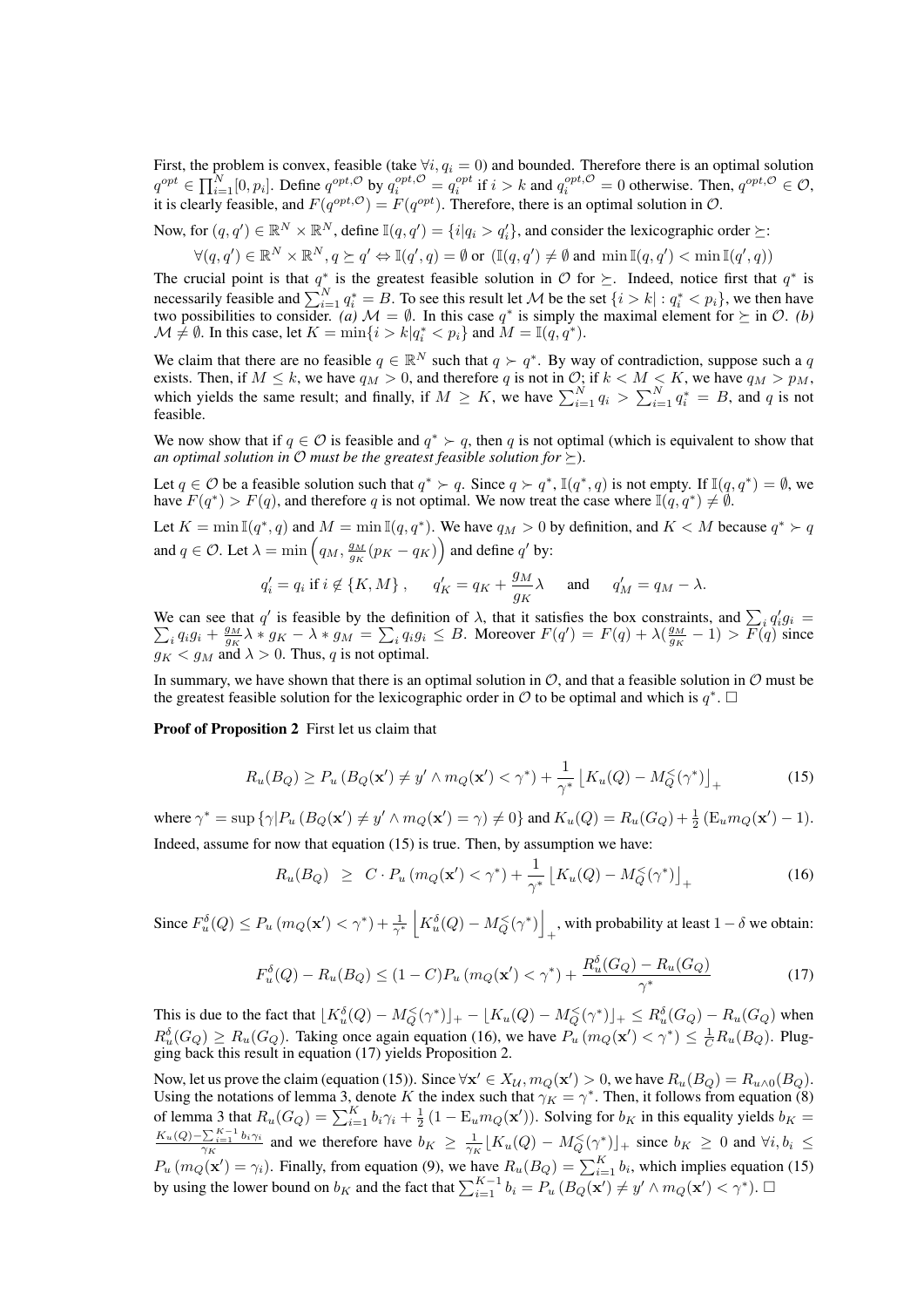In general, good PAC-Bayesian approximations of  $R_u(G_Q)$  are difficult to carry out in supervised learning [4] mostly due to the huge number of needed instances to obtain accurate approximations of the distribution of the absolute values of the margin. In this section we have shown that the transductive setting allows for high precision on the bounds from the risk  $R_u(G_Q)$  of the Gibbs classifier to the risk  $R_u(B_Q)$  if we suppose that the Bayes classifier makes its errors mostly on low margin regions.

## 3 Relationship with margin-based self-learning algorithms

In Proposition 2 we have considered the hypothesis that *the margin is an indicator of confidence* as one of the sufficient conditions which leads to a tight approximation of the risk of the Bayes classifier,  $R_u(B<sub>O</sub>)$ . This assumption constitutes the working hypothesis of margin-based self-learning algorithms in which a classifier is first built on the labeled training set. The output of the learner can then be used to assign pseudo-labels to unlabeled examples having a margin above a fixed threshold (denoted by the set  $Z_N$  in what follows) and the supervised method is repeatedly retrained upon the set of the initial labeled and unlabeled examples that have been classified in the previous steps. The idea behind this pseudo-labeling is that unlabeled examples having a margin above a threshold are less subject to error prone labels, or equivalently, are those which have a small conditional Bayes error defined as:

$$
R_{u|\theta}(B_Q) \stackrel{\text{def}}{=} P_u(B_Q(\mathbf{x}') \neq y' \mid m_Q(\mathbf{x}') > \theta) = \frac{R_{u \wedge \theta}(B_Q)}{P_u(m_Q(\mathbf{x}') > \theta)}\tag{18}
$$

In this case the label assignation of unlabeled examples upon a margin criterion has the effect to push away the decision boundary from the unlabeled data. This strategy follows the fect to push away the decision boundary from the unlabeled data. *cluster assumption* [10] used in the design of some semi-supervised learning algorithms where the decision boundary is supposed to pass through a region of low pattern density. Though margin-based self-learning algorithms are inductive in essence, their learning phase is nearly related to transductive learning which predicts the labels of a given unlabeled set. Indeed, in both cases the pseudo class-label assignation of unlabeled examples is interrelated to their margin.

For all these algorithms the choice of the threshold is a crucial point, as with a low threshold the risk to assign false labels to examples is high and a higher value of the threshold would not provide enough examples to enhance the current decision function. In order to examine the effect of fixing the threshold or computing it automatically we considered the marginbased self-training algorithm proposed by Tür *et al.* [10, Figure 6] (referred as SLA in the following), in which unlabeled examples having margin above a fixed threshold are iteratively added to the labeled

**Input:** Labeled and Unlabeled training sets:  $Z_{\ell}$ ,  $X_{\mathcal{U}}$ Initialize (1) Train a classifier H on  $Z_{\ell}$  $|(2)$  Set  $Z_{\mathcal{U}} \leftarrow \emptyset$ repeat (3) Compute the margin threshold  $\theta^*$  minimizing (18) from (6)  $(4)$   $S \leftarrow \{(\mathbf{x}', y') \mid \mathbf{x}' \in X_{\mathcal{U}}; m_Q(\mathbf{x}') \geq \theta^* \wedge y' = sgn(H(\mathbf{x}'))\}$ (5)  $Z_{\mathcal{U}} \leftarrow Z_{\mathcal{U}} \cup S, X_{\mathcal{U}} = X_{\mathcal{U}} \backslash S$  $(6)$  Learn a classifier H by optimizing a global loss function on  $Z_{\ell}$  and  $Z_{\ell}$ **until**  $X_{\mathcal{U}}$  is empty or that there are no adds to  $Z_{\mathcal{U}}$  ; Output The final classifier H Figure 1: Self-learning algorithm (SLA<sup>\*</sup>)

set and are not considered in next rounds for label distribution. In our approach, the best threshold minimizing the conditional Bayes error (18) from equation (6) of theorem 1 is computed at each round of the algorithm (line 3, figure 1 - SLA<sup>∗</sup> ) while the threshold is kept fixed in [10, Figure 6] (line 3 is outside of the *repeat* loop). The bound  $R_Q^{\delta}(G)$ , of the risk of the Gibbs classifier which is involved in the computation of the threshold in equation  $(18)$  was fixed to its worst value 0.5.

## 4 Experiments and Results

In our experiments, we employed a Boosting algorithm optimizing the following exponential loss<sup>2</sup> as the baseline learner (line (6), figure 1):

$$
\mathcal{L}_c(H, Z_\ell, Z_\mathcal{U}) = \frac{1}{l} \sum_{\mathbf{x} \in Z_\ell} e^{-yH(\mathbf{x})} + \frac{1}{|Z_\mathcal{U}|} \sum_{\mathbf{x}' \in Z_\mathcal{U}} e^{-y'H(\mathbf{x}')}\n\tag{19}
$$

<sup>&</sup>lt;sup>2</sup>Bennett *et al.* [1] have shown that the minimization of (19) allows to reach a local minima of the margin loss function  $\mathcal{L}_M(H, Z_\ell, Z_\mathcal{U}) = \frac{1}{l} \sum_{\mathbf{x} \in Z_\ell} e^{-yH(\mathbf{x})} + \frac{1}{|Z_\mathcal{U}|} \sum_{\mathbf{x}' \in Z_\mathcal{U}} e^{|H(\mathbf{x}')|}.$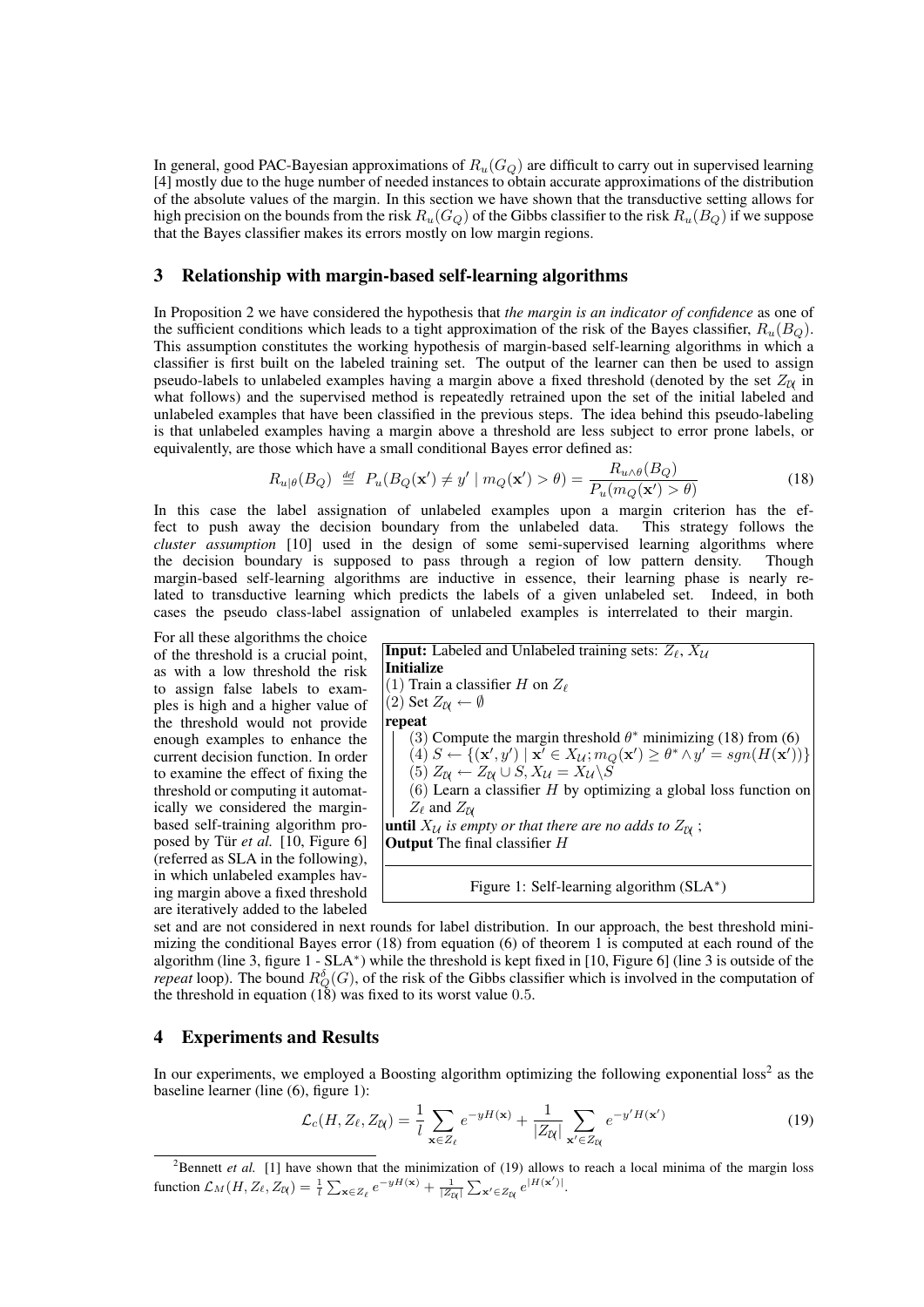Where  $H = \sum_{t} \alpha_t h_t$  is a linear weighted sum of decision stumps  $h_t$  which are uniquely defined by an input feature  $j_t \in \{1, \ldots, d\}$  and a threshold  $\lambda_t$  as:

$$
h_t(\mathbf{x}) = 2[\![\varphi_{j_t}(\mathbf{x}) > \lambda_t]\!] - 1
$$

With  $\varphi_j(\mathbf{x})$  the  $j^{th}$  feature characteristic of x. Within this setting, the Gibbs classifier is defined as a random choice from the set of baseline classifiers  $\{h_t\}_{t=1}^T$  according to Q such that  $\forall t, P_Q(h_t) = \frac{|\alpha_t|}{\sum_{t=1}^T |\alpha_t|}$  $\frac{\alpha_t}{\frac{1}{t} |\alpha_t|}$ . Accordingly the Bayes classifier is simply the weighted voting classifier  $B_Q = sign(H)$ . Although the self-learning model (SLA<sup>\*</sup>) is an inductive algorithm we carried out experiments in a transductive setting in order to compare results with the transductive SVM of Joachims [7] and the self-learning algorithm (SLA) described in [11, Figure 6]. For the latter, after training a classifier H on  $Z_{\ell}$  (figure 1, step 1) we fixed different margin thresholds considering the lowest and the highest output values of H over the labeled training examples. We evaluated the performance of the algorithms on 4 collections from the benchmark data sets<sup>3</sup> used in [3] as well as 2 data sets from the UCI repository [2]. In this case, we chose sets large enough for reasonable labeled/unlabeled partitioning, and that represent binary classification problems. Each experiment was repeated 20 times by partitioning, at each time, the data set into two random labeled and unlabeled training sets.

Table 1: Means and standard deviations of the classification error on unlabeled training data over the 20 trials for each data set. d denotes the dimension,  $l$  and  $u$  refer respectively to the number of labeled and unlabeled examples in each data set.

| Dataset $d \mid l+u \mid$ |     |             |                 | <b>SLA</b>                                                                                                                                                                    | $SLA^*$ | TSVM |                  | SLA                                                                                                    | $SLA^*$ | <b>TSVM</b>     |
|---------------------------|-----|-------------|-----------------|-------------------------------------------------------------------------------------------------------------------------------------------------------------------------------|---------|------|------------------|--------------------------------------------------------------------------------------------------------|---------|-----------------|
| COL <sub>2</sub>          |     | 241 1500 10 |                 | $\vert 0.302^{\downarrow} \pm .042$ .255 $\pm .019$ .286 $^{\downarrow} \pm .031$ $\vert 100 \vert 0.148^{\downarrow} \pm .015$ .134 $\pm .011$ .152 $^{\downarrow} \pm .016$ |         |      |                  |                                                                                                        |         |                 |
| <b>DIGIT</b>              |     |             |                 | 241 1500 10 $.201^{\downarrow}$ $_{\pm.038}$ .149 $_{\pm.012}$ .156 $_{\pm.014}$                                                                                              |         |      | 100 <sup>1</sup> | $.091^{\downarrow}$ $_{\pm.01}$ .071 $_{\pm.005}$ .087 <sup><math>\downarrow</math></sup> $_{\pm.009}$ |         |                 |
| G241c                     |     |             |                 | 241 1500 10 314 $\downarrow$ $\pm$ 037 <b>248</b> $\pm$ 018 252 $\pm$ 021                                                                                                     |         |      |                  | $100$ $.201^{\downarrow}$ $_{\pm.017}$ $.191$ $_{\pm.014}$ $.196$ $_{\pm.022}$                         |         |                 |
|                           |     |             |                 | <b>USPS</b> 241 1500 10 342 <sup>1</sup> $\pm$ 024 .278 <sup>1</sup> $\pm$ 022 .261 $\pm$ 019                                                                                 |         |      |                  | $100$ .114 <sup>t</sup> $\pm$ 012 .112 <sup>t</sup> $\pm$ 012 .103 $\pm$ 011                           |         |                 |
| PIMA                      | - 8 | 768         | 10 l            | 379 <sup>+</sup> $\pm$ .026 <b>305</b> $\pm$ .021 <b>318</b> <sup>+</sup> $\pm$ .018                                                                                          |         |      | $50-1$           | . $284^{\downarrow} \pm .019$ . $266 \pm .018$ . $276 \pm .021$                                        |         |                 |
| WDBC 30                   |     | 569         | 10 <sup>1</sup> | 141 <sup><math>\downarrow</math></sup> $\pm$ 016 <b>124</b> $\pm$ 011 <b>141</b> $\downarrow$ $\pm$ 016                                                                       |         |      | 50 l             | $.112^{\downarrow}$ $_{\pm .011}$ .079 $_{\pm .007}$                                                   |         | $.108^{+}$ + 01 |

For each data set, means and standard deviations of the classification error on unlabeled training data over the 20 trials are shown in Table 1 for 2 different splits of the labeled and unlabeled sets. The symbol ↓ indicates that performance is significantly worse than the best result, according to a Wilcoxon rank sum test used at a p-value threshold of 0.01 [8]. In addition, we show in figure 2 the evolutions on the COIL<sub>2</sub>, DIGIT and USPS data sets of the classification and both risks of the Gibbs classifier (on the labeled and unlabeled training sets) for different number of rounds in the SLA<sup>∗</sup> algorithm. These figures are obtained from one of the 20 trials that we ran for these collections.

The most important conclusion from these empirical results is that for all data sets, the self-learning algorithm becomes competitive when the margin threshold is found automatically rather than if it is fixed manually. The *augmented* self-learning algorithm achieves performance statistically better or equivalent to that of TSVM in most cases, while it outperforms the initial method over all runs.



Figure 2: Classification error, train and test Gibbs errors with respect to the iterations of the SLA<sup>∗</sup> algorithm for a fixed number of labeled training data  $l = 10$ .

<sup>3</sup> http://www.kyb.tuebingen.mpg.de/ssl-book/benchmarks.html